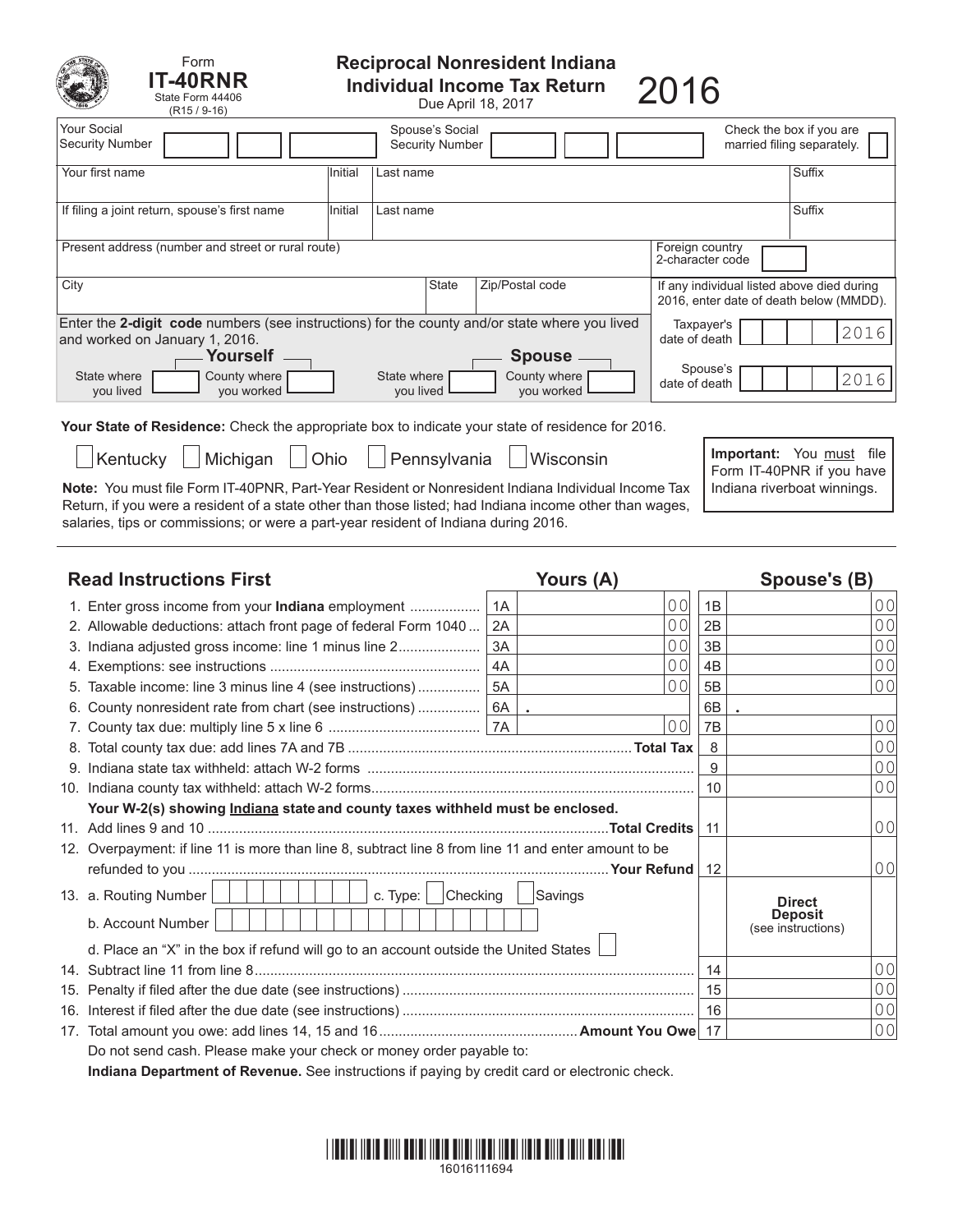# **Extension of time to file**

Place "X" in box if you have filed a federal extension of time to file, Form 4868, or made an online extension payment.

Place "X" in box if you have filed an Indiana extension of time to file, Form IT-9, or online via ePay.

# **Authorization**

Under penalty of perjury, I have examined this return and all attachments and to the best of my knowledge and belief, it is true, complete and correct. I understand that if this is a joint return, any refund will be made payable to us jointly and each of us is liable for all taxes due under this return. Also, my request for direct deposit of my refund includes my authorization to the Indiana Department of Revenue to furnish my financial institution with my routing number, account number, account type and Social Security number to ensure my refund is properly deposited. I give permission to the Department to contact the Social Security Administration to confirm that the Social Security number(s) used on this return is correct.

Daytime telephone number

| Your Signature     | Date | <b>Davillic reightions training!</b> |
|--------------------|------|--------------------------------------|
| Spouse's Signature | Date | Email address where we can reach you |
|                    |      |                                      |

| I authorize the Department to discuss my return with my<br>personal representative (see below). | Paid Preparer: Firm's Name (or yours if self-employed)         |  |  |  |
|-------------------------------------------------------------------------------------------------|----------------------------------------------------------------|--|--|--|
| If yes, complete the information below.<br>Yes<br>No <sub>1</sub>                               |                                                                |  |  |  |
| Personal Representative's Name (please print)                                                   | IN-OPT on file with paid preparer if not filing electronically |  |  |  |
|                                                                                                 | PTIN                                                           |  |  |  |
| Telephone                                                                                       |                                                                |  |  |  |
| number                                                                                          | Address                                                        |  |  |  |
| Address                                                                                         | City                                                           |  |  |  |
| City<br>State<br>Zip Code                                                                       | State<br>Zip Code<br>Preparer's<br>signature:                  |  |  |  |

• If enclosing payment mail to: Indiana Department of Revenue, P.O. Box 7224, Indianapolis, IN 46207-7224.

• Mail all other returns to: Indiana Department of Revenue, P.O. Box 40, Indianapolis, IN 46206-0040.

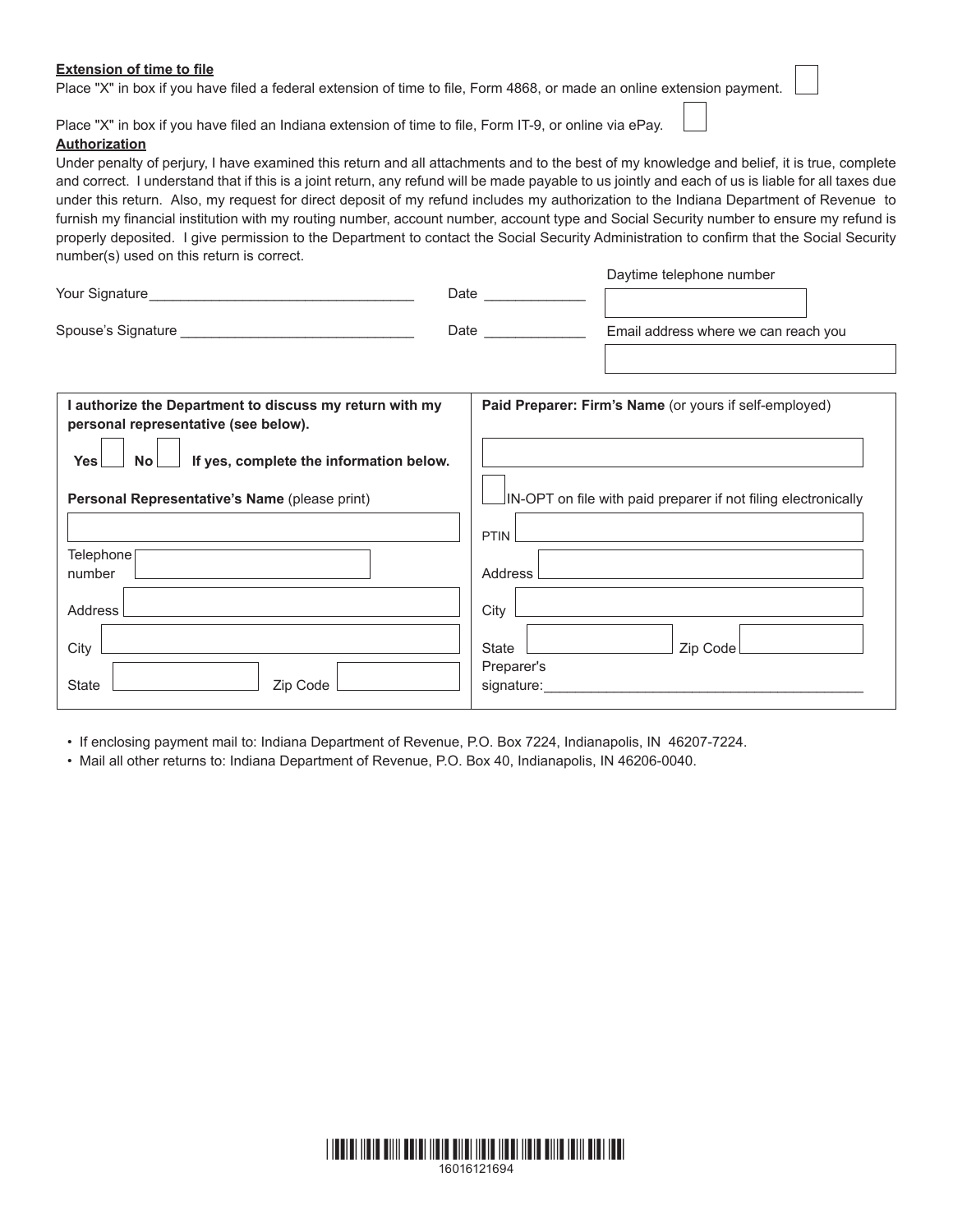| (R10 / 9-16) |  |
|--------------|--|
|--------------|--|

# Reciprocal States' 2-digit County Code Number and 2016 Indiana County Nonresident Tax Rates

| <b>State</b><br>Code<br>94<br>95<br>96<br>97<br>98<br>99<br>00 | <b>Certain</b><br><b>States</b><br><b>Illinois</b><br>Kentucky<br>Michigan<br>Ohio<br>Pennsylvania<br>Wisconsin<br><b>All Other States</b> |                                                    | County<br>Code<br>26<br>27<br>28<br>29<br>30<br>31 | <b>County</b><br><b>Name</b><br>Gibson<br>Grant<br>Greene<br>Hamilton<br>Hancock<br>Harrison | County<br><b>Nonresident</b><br>Rate<br>$.0055*$<br>.0075<br>$.005*$<br>.0025<br>.005<br>.005 | County<br>Code<br>61<br>62<br>63<br>64<br>65<br>66 | County<br><b>Name</b><br>Parke<br>Perry<br>Pike<br>Porter<br>Posey<br>Pulaski | County<br>Nonresident<br>Rate<br>.0075<br>$.012475*$<br>$.0075*$<br>.005<br>.0064063*<br>.0068 |
|----------------------------------------------------------------|--------------------------------------------------------------------------------------------------------------------------------------------|----------------------------------------------------|----------------------------------------------------|----------------------------------------------------------------------------------------------|-----------------------------------------------------------------------------------------------|----------------------------------------------------|-------------------------------------------------------------------------------|------------------------------------------------------------------------------------------------|
| County<br>Code                                                 | County<br><b>Name</b>                                                                                                                      | County<br><b>Nonresident</b><br>Rate               | 32<br>33<br>34<br>35                               | <b>Hendricks</b><br>Henry<br>Howard<br><b>Huntington</b>                                     | .005<br>.005625*<br>$.005625*$<br>.005                                                        | 67<br>68<br>69<br>70                               | Putnam<br>Randolph<br>Ripley<br>Rush                                          | .0075<br>.0075<br>.0063<br>$.0067*$                                                            |
| 01                                                             | Adams                                                                                                                                      | .00799                                             | 36                                                 | Jackson                                                                                      | .0075                                                                                         | 71                                                 | St. Joseph                                                                    | .007375                                                                                        |
| 02                                                             | Allen                                                                                                                                      | .006375                                            | 37                                                 | Jasper                                                                                       | .005                                                                                          | 72                                                 | Scott                                                                         | .004725                                                                                        |
| 03                                                             | <b>Bartholomew</b>                                                                                                                         | .005                                               | 38                                                 | Jay                                                                                          | .006                                                                                          | 73                                                 | Shelby                                                                        | .005                                                                                           |
| 04                                                             | <b>Benton</b>                                                                                                                              | .0054                                              | 39                                                 | Jefferson                                                                                    | .0035                                                                                         | 74                                                 | Spencer                                                                       | .00575                                                                                         |
| 05                                                             | Blackford                                                                                                                                  | $.005*$                                            | 40                                                 | <b>Jennings</b>                                                                              | .005                                                                                          | 75                                                 | <b>Starke</b>                                                                 | .0146                                                                                          |
| 06                                                             | Boone                                                                                                                                      | .0025                                              | 41                                                 | Johnson                                                                                      | .0025                                                                                         | 76                                                 | Steuben                                                                       | .0054                                                                                          |
| 07                                                             | <b>Brown</b>                                                                                                                               | .005                                               | 42                                                 | Knox                                                                                         | .0055                                                                                         | 77                                                 | Sullivan                                                                      | .003                                                                                           |
| 08                                                             | Carroll                                                                                                                                    | .004                                               | 43                                                 | Kosciusko                                                                                    | .00475                                                                                        | 78                                                 | Switzerland                                                                   | .0025                                                                                          |
| 09                                                             | Cass                                                                                                                                       | .005                                               | 44                                                 | LaGrange                                                                                     | .0065                                                                                         | 79                                                 | Tippecanoe                                                                    | .0065                                                                                          |
| 10                                                             | <b>Clark</b>                                                                                                                               | .0075                                              | 45                                                 | Lake                                                                                         | .005                                                                                          | 80                                                 | Tipton                                                                        | $.005*$                                                                                        |
| 11                                                             | Clay                                                                                                                                       | .0025                                              | 46                                                 | LaPorte                                                                                      | .007                                                                                          | 81                                                 | Union                                                                         | .005                                                                                           |
| 12                                                             | Clinton                                                                                                                                    | $.005*$                                            | 47                                                 | Lawrence                                                                                     | .0025                                                                                         | 82                                                 | Vanderburgh                                                                   | .0025                                                                                          |
| 13                                                             | Crawford                                                                                                                                   | .005                                               | 48                                                 | Madison                                                                                      | .004375                                                                                       | 83                                                 | Vermillion                                                                    | .002                                                                                           |
| 14                                                             | Daviess                                                                                                                                    | .0075                                              | 49                                                 | Marion                                                                                       | .004425                                                                                       | 84                                                 | Vigo                                                                          | .0075                                                                                          |
| 15                                                             | Dearborn                                                                                                                                   | .0015                                              | 50                                                 | Marshall                                                                                     | .0025                                                                                         | 85                                                 | Wabash                                                                        | .005                                                                                           |
| 16                                                             | Decatur                                                                                                                                    | .0058                                              | 51                                                 | Martin                                                                                       | .00525                                                                                        | 86                                                 | Warren                                                                        | .0057                                                                                          |
| 17                                                             | DeKalb                                                                                                                                     | .005                                               | 52                                                 | Miami                                                                                        | .00965                                                                                        | 87                                                 | Warrick                                                                       | .005                                                                                           |
| 18                                                             | Delaware                                                                                                                                   | .008625*                                           | 53                                                 | Monroe                                                                                       | .0028938*                                                                                     | 88                                                 | Washington                                                                    | $.005*$                                                                                        |
| 19                                                             | <b>Dubois</b>                                                                                                                              | .0055                                              | 54                                                 | Montgomery                                                                                   | .006                                                                                          | 89                                                 | Wayne                                                                         | .005                                                                                           |
| 20<br>21<br>22<br>23<br>24<br>25                               | Elkhart<br>Fayette<br>Floyd<br>Fountain<br>Franklin<br>Fulton                                                                              | .005<br>.0087<br>.0065<br>$.005*$<br>.005<br>.0068 | 55<br>56<br>57<br>58<br>59<br>60                   | Morgan<br>Newton<br>Noble<br>Ohio<br>Orange<br>Owen                                          | $.00502*$<br>.0025<br>.0075<br>.0025<br>.005<br>.0055                                         | 90<br>91<br>92                                     | Wells<br>White<br>Whitley                                                     | .007<br>.0057<br>.004829                                                                       |

## **Personal Representative Information**

Typically, the department will contact you (and your spouse, if filing jointly) if there are any questions or concerns about your tax return. If you want the department to be able to discuss your tax return with someone else (e.g. the person who prepared it, a relative or friend, etc.), you'll need to complete this area.

First, you must check the "Yes" box which follows the sentence "I authorize the department to discuss my tax return with my personal representative."

Next, enter the name of the individual you are designating as your personal representative; that person's telephone number; and that person's complete address.

If you complete this area, you are authorizing the department to be in contact with someone other than you concerning information about this tax return.

You may decide at any time to revoke the authorization for the department to be in contact with your personal representative. If you do, you will need to tell us that in a signed statement. Include your name, Social Security number and the year of your tax return. Mail your statement to Indiana Department of Revenue, P.O. Box 40, Indianapolis, IN. 46206-0040.

#### **Paid Preparer Information**

Fill out this area if a paid preparer completed this tax return.

Who may file Form IT-40RNR? Full-year residents of Kentucky, Michigan, Ohio, Pennsylvania, or Wisconsin may use this form if:

- . Your income from Indiana sources is only from wages, salaries, tips or commissions, and
- . Your Indiana credits are only from Indiana state and/or county taxes withheld.

While unemployment compensation from Indiana sources received by an Indiana nonresident is not subject to tax in Indiana, you must file Form IT-40PNR to claim a refund of ANY Indiana state/ county withholdings.